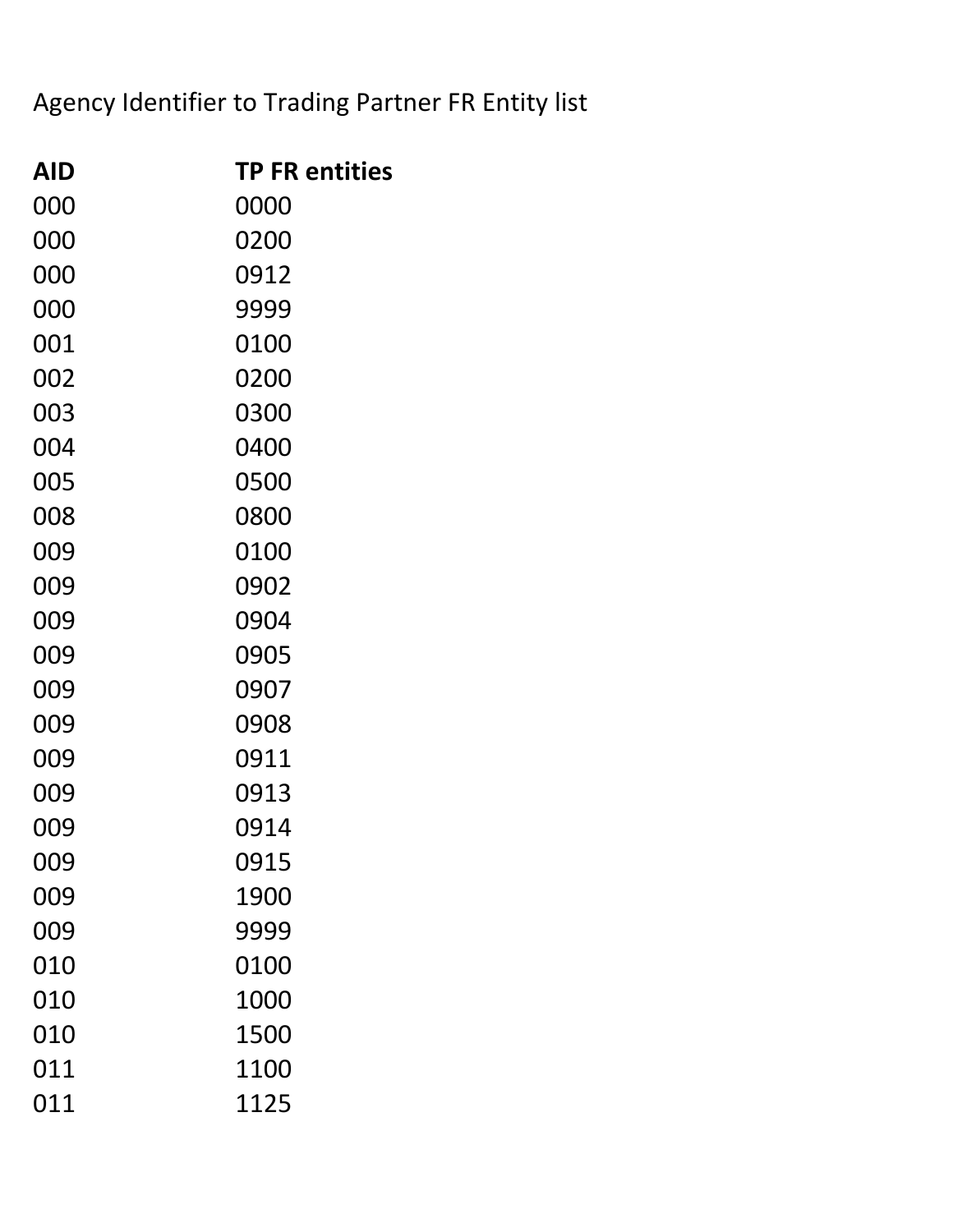| 011 | 1130 |
|-----|------|
| 011 | 1133 |
| 011 | 1136 |
| 011 | 1137 |
| 011 | 1200 |
| 011 | 1300 |
| 011 | 1500 |
| 011 | 1601 |
| 011 | 1900 |
| 011 | 2000 |
| 011 | 4700 |
| 011 | 6800 |
| 011 | 7200 |
| 011 | 7500 |
| 011 | DE00 |
| 012 | 1200 |
| 012 | 1400 |
| 013 | 1300 |
| 014 | 1400 |
| 014 | 2000 |
| 015 | 1500 |
| 015 | 2000 |
| 016 | 1601 |
| 016 | 1602 |
| 017 | 6900 |
| 017 | DE00 |
| 018 | 1800 |
| 019 | 1900 |
| 020 | 1400 |
| 020 | 2000 |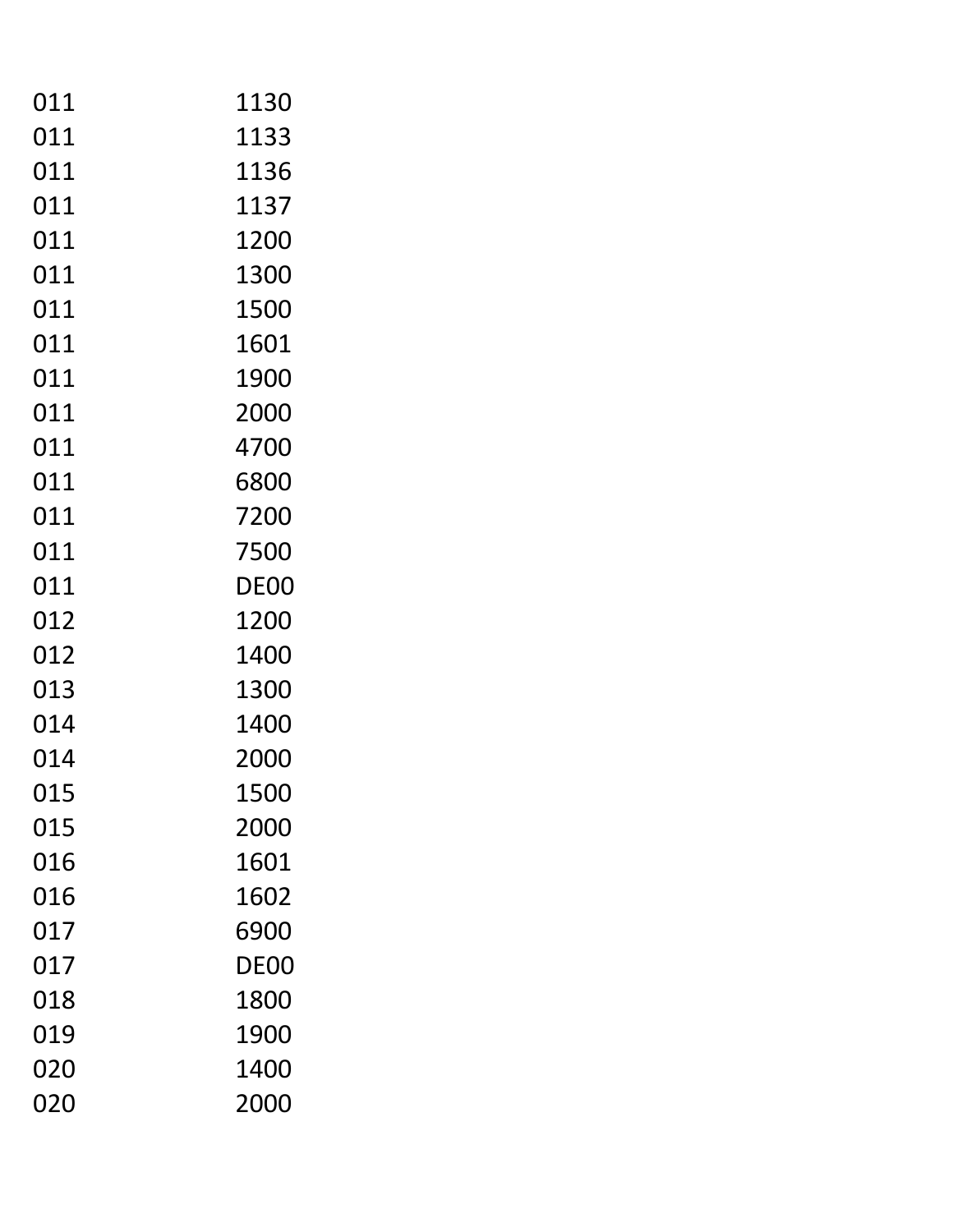| 020 | 7000 |
|-----|------|
| 021 | 6900 |
| 021 | DE00 |
| 023 | 2300 |
| 024 | 1000 |
| 024 | 2400 |
| 025 | 2500 |
| 026 | 2600 |
| 027 | 2700 |
| 028 | 2000 |
| 028 | 2800 |
| 029 | 2900 |
| 030 | 9999 |
| 031 | 3100 |
| 032 | 9999 |
| 033 | 3300 |
| 033 | 3301 |
| 033 | 3302 |
| 033 | 3303 |
| 034 | 3400 |
| 036 | 3600 |
| 042 | 4700 |
| 045 | 4500 |
| 047 | 1400 |
| 047 | 4700 |
| 049 | 4900 |
| 050 | 5000 |
| 051 | 5100 |
| 054 | 5400 |
| 056 | 5600 |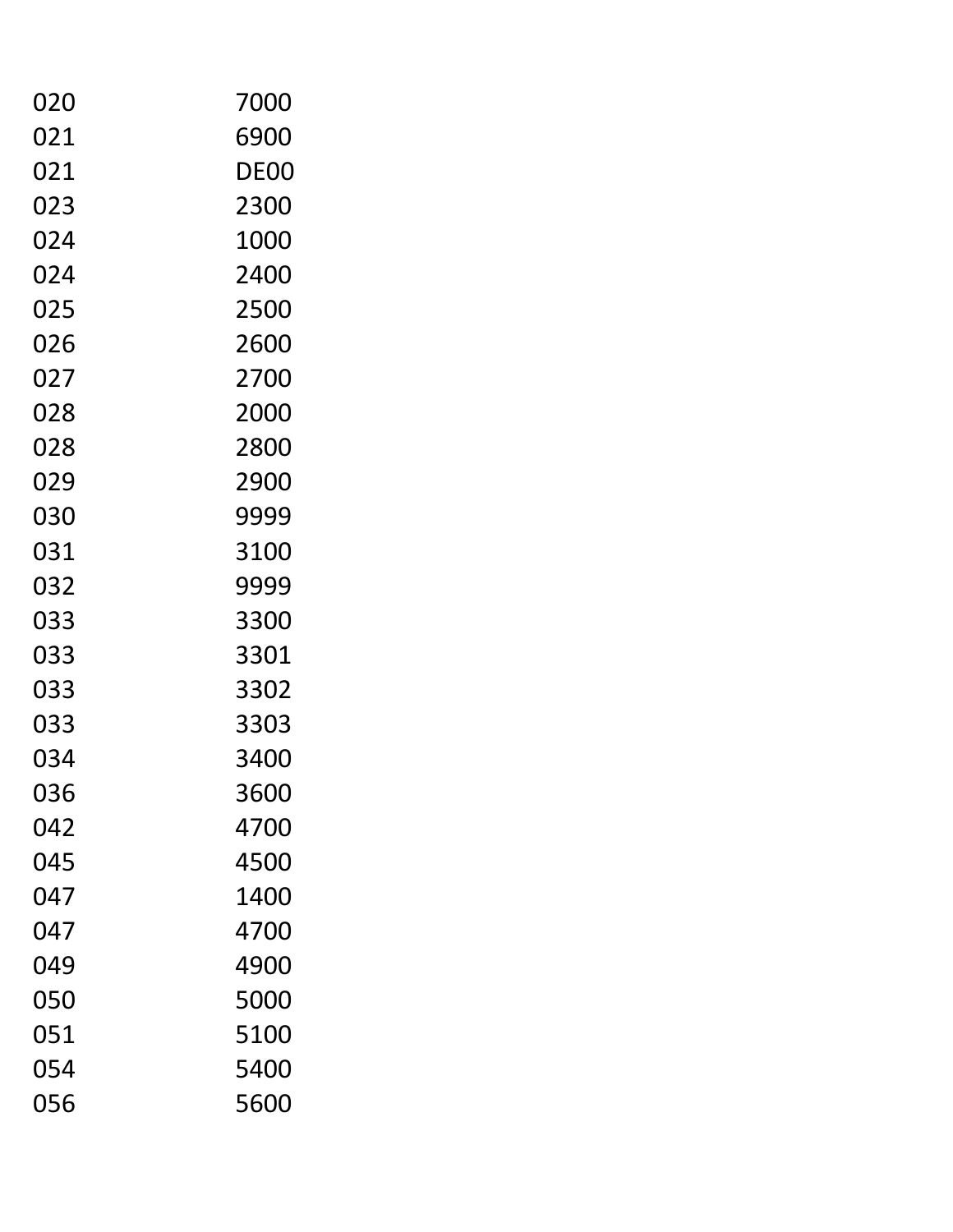| 057 | DE00 |
|-----|------|
| 060 | 6000 |
| 060 | 6002 |
| 061 | 6100 |
| 062 | 6200 |
| 065 | 6500 |
| 067 | 9554 |
| 067 | DE00 |
| 068 | 6800 |
| 069 | 1200 |
| 069 | 6900 |
| 069 | 6903 |
| 070 | 7000 |
| 070 | 7500 |
| 071 | 7100 |
| 072 | 7200 |
| 073 | 7300 |
| 074 | 7400 |
| 075 | 2000 |
| 075 | 7500 |
| 080 | 8000 |
| 081 | 9999 |
| 082 | 9999 |
| 083 | 8300 |
| 084 | 8400 |
| 085 | 9999 |
| 086 | 8600 |
| 088 | 8800 |
| 089 | 1400 |
| 089 | 8900 |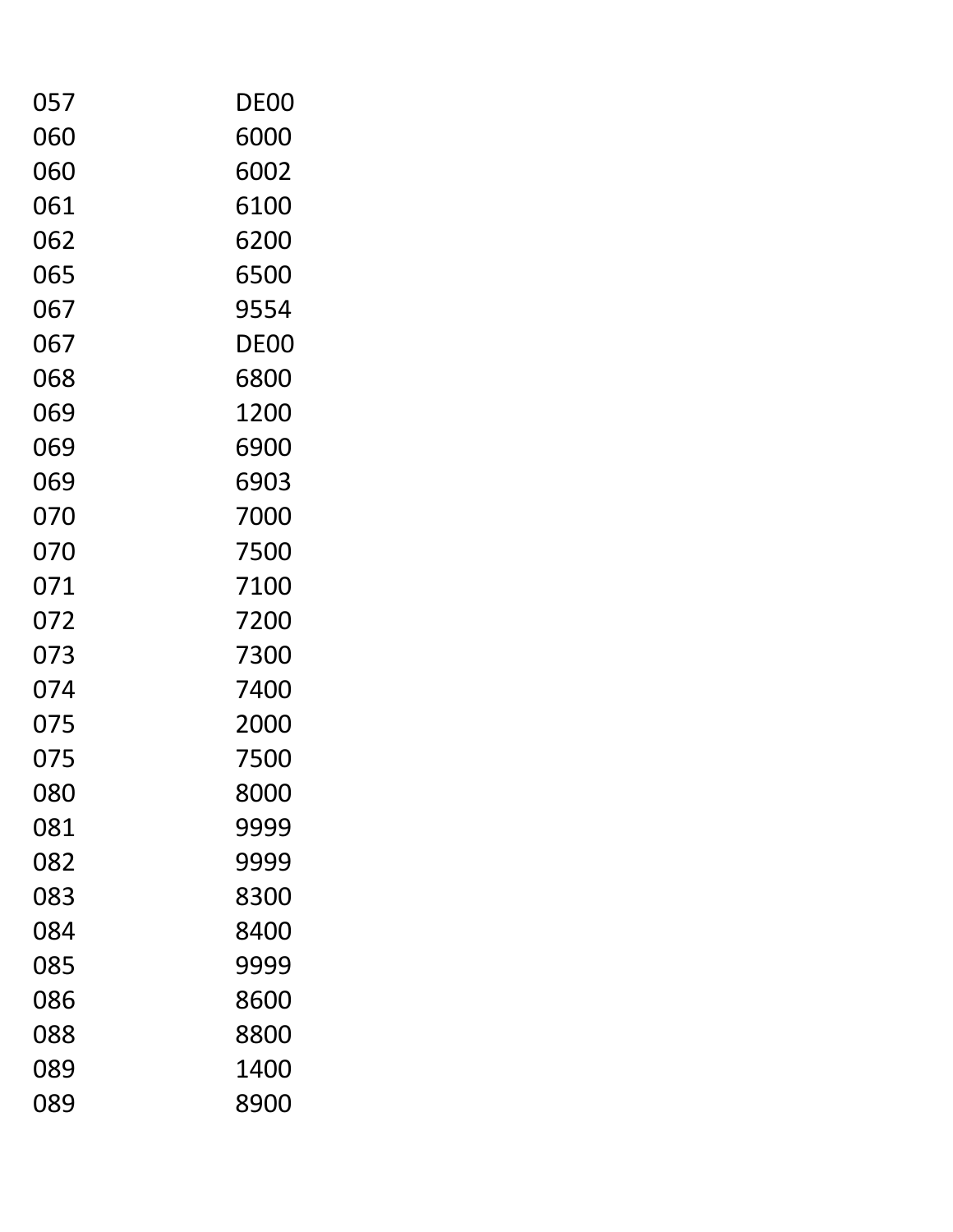| 090 | 9000 |
|-----|------|
| 091 | 9100 |
| 093 | 9300 |
| 096 | 1400 |
| 096 | DE00 |
| 097 | 6900 |
| 097 | DE00 |
| 099 | 9900 |
| 235 | 4823 |
| 254 | 9552 |
| 272 | 9558 |
| 274 | 4842 |
| 283 | 4833 |
| 289 | 4835 |
| 292 | 4830 |
| 295 | 4829 |
| 302 | 9569 |
| 306 | 9502 |
| 309 | 4600 |
| 310 | 9503 |
| 313 | 9504 |
| 321 | 9506 |
| 322 | 9999 |
| 323 | 9507 |
| 326 | 9508 |
| 338 | 9511 |
| 339 | 9512 |
| 345 | 9538 |
| 347 | 9516 |
| 349 | 9551 |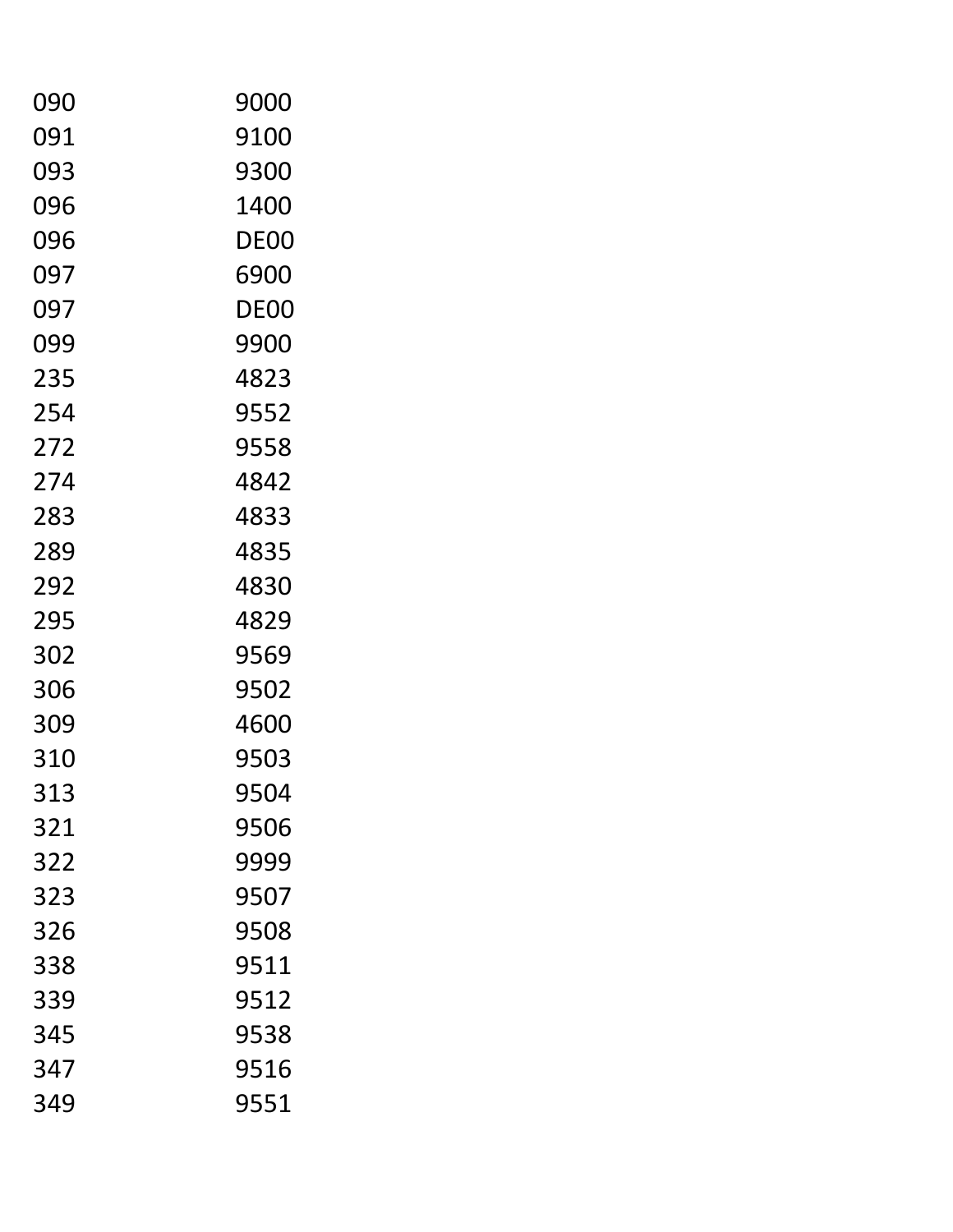| 349 | 9552 |
|-----|------|
| 352 | 1200 |
| 352 | 7801 |
| 352 | 7802 |
| 360 | 9518 |
| 362 | 9543 |
| 364 | 9519 |
| 368 | 9520 |
| 372 | 9521 |
| 373 | 2000 |
| 373 | 9999 |
| 376 | 4838 |
| 381 | 9522 |
| 382 | 9508 |
| 382 | 9523 |
| 387 | 9524 |
| 389 | 4100 |
| 394 | 9527 |
| 400 | 9545 |
| 413 | 9530 |
| 417 | 5901 |
| 417 | 5902 |
| 417 | 5903 |
| 419 | 9999 |
| 420 | 6300 |
| 421 | 9531 |
| 424 | 9532 |
| 428 | 9560 |
| 431 | 4811 |
| 432 | 9533 |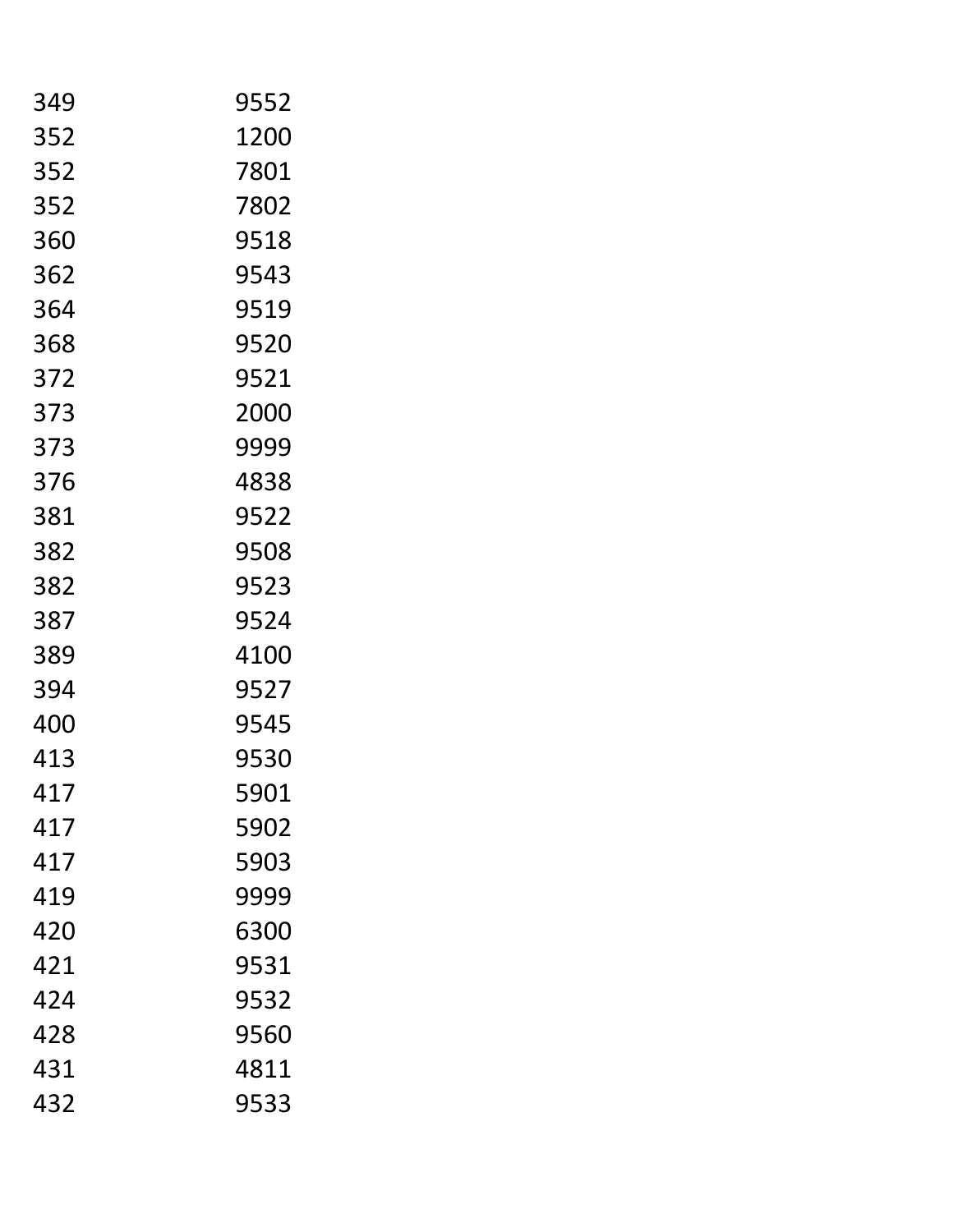| 434 | 9534 |
|-----|------|
| 435 | 4812 |
| 437 | 4813 |
| 438 | 9535 |
| 453 | 4814 |
| 455 | 6400 |
| 456 | 9539 |
| 458 | 9540 |
| 460 | 9999 |
| 465 | 7601 |
| 467 | 9513 |
| 471 | 9577 |
| 472 | 9501 |
| 478 | 4700 |
| 479 | 4844 |
| 479 | DE00 |
| 480 | 4845 |
| 481 | 4846 |
| 485 | 9515 |
| 486 | 8900 |
| 486 | 9999 |
| 487 | 1000 |
| 487 | 9542 |
| 487 | 9549 |
| 510 | 9508 |
| 510 | 9548 |
| 511 | 9512 |
| 511 | 9553 |
| 511 | 9557 |
| 512 | 9550 |